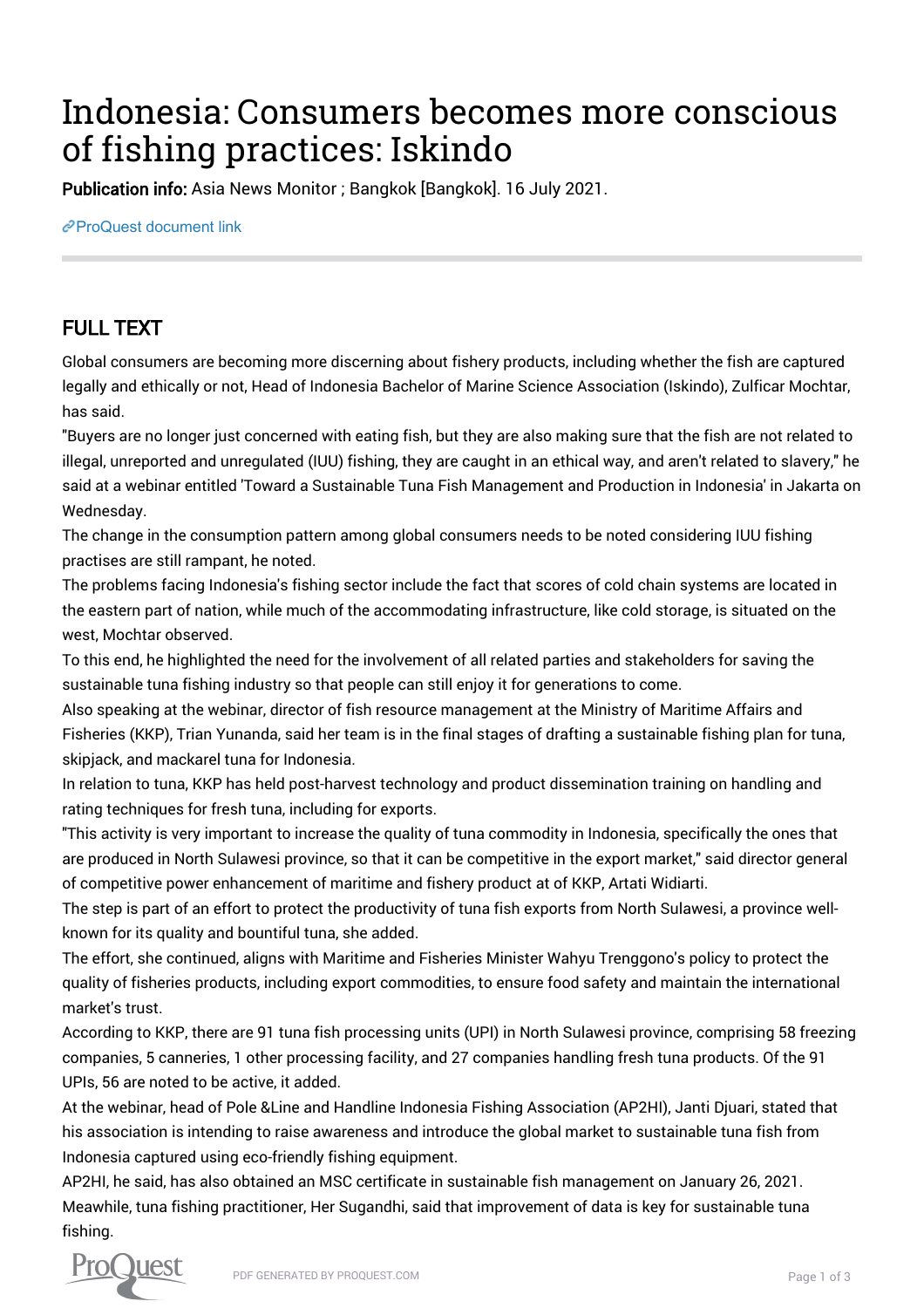She said a number of strategies can be undertaken for boosting tuna fish exports in Indonesia while ensuring sustainable fishing practices. She also stressed the importance of ensuring traceability in the export market. Source: ANTARA News

## **DETAILS**

| Subject:                       | Fishing; Fisheries; Exports; Tuna; Commercial fishing; Fish                                                                        |
|--------------------------------|------------------------------------------------------------------------------------------------------------------------------------|
| <b>Business indexing term:</b> | Subject: Exports; Industry: 11411 : Fishing                                                                                        |
| Location:                      | Sulawesi Indonesia                                                                                                                 |
| <b>Classification:</b>         | 11411: Fishing                                                                                                                     |
| <b>Publication title:</b>      | Asia News Monitor; Bangkok                                                                                                         |
| <b>Publication year:</b>       | 2021                                                                                                                               |
| <b>Publication date:</b>       | Jul 16, 2021                                                                                                                       |
| Section:                       | <b>General News</b>                                                                                                                |
| <b>Publisher:</b>              | Thai News Service Group                                                                                                            |
| Place of publication:          | Bangkok                                                                                                                            |
| <b>Country of publication:</b> | Thailand, Bangkok                                                                                                                  |
| <b>Publication subject:</b>    | General Interest Periodicals--Philippines, General Interest Periodicals--Vietnam,<br><b>General Interest Periodicals--Thailand</b> |
| Source type:                   | Newspapers                                                                                                                         |
| Language of publication:       | English                                                                                                                            |
| Document type:                 | <b>News</b>                                                                                                                        |
| ProQuest document ID:          | 2551592668                                                                                                                         |
| <b>Document URL:</b>           | http://132.174.250.227/newspapers/indonesia-consumers-becomes-more-<br>conscious/docview/2551592668/se-2?accountid=8394            |
| Copyright:                     | Copyright Thai News Service Group Jul 16, 2021                                                                                     |
| Last updated:                  | 2021-07-15                                                                                                                         |
| Database:                      | <b>International Newsstream</b>                                                                                                    |